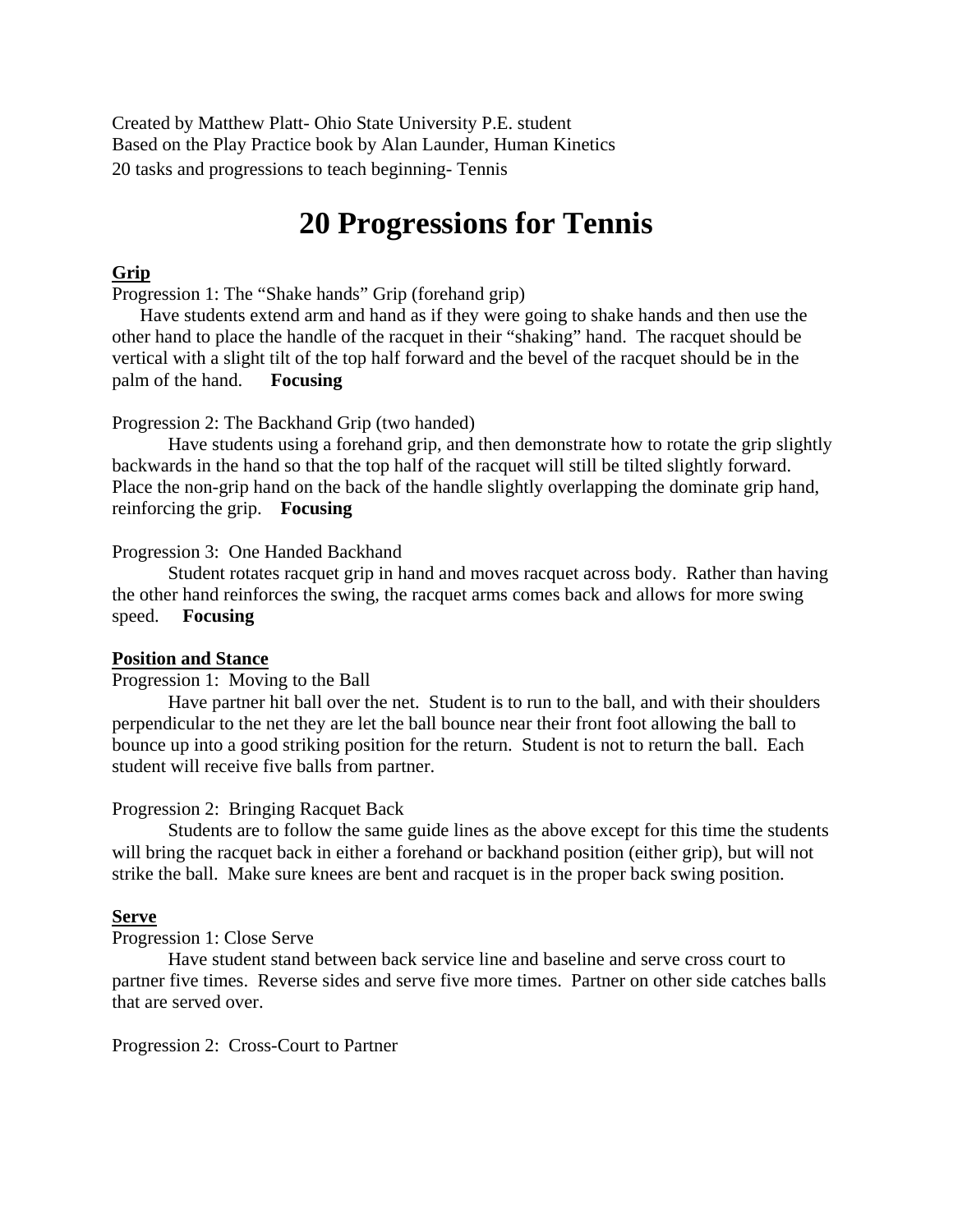Serve five balls from one side of the court to the other (cross court) where partner catches and holds them. After you hit five balls from one side of the court, move to the other side where you will again hit five balls. **Shaping, Enhancing, Focusing**

# Progression 3: Wide Serve

 A piece of line-marking tape is placed down the center of the half (extending all the way to the baseline) you are serving to (the center line dividing the service courts is extended throughout all drills to the baseline). They will hit ten serves trying to land the ball in the outer half of the divided court. They are to keep track of the number of successful attempts because the partner will then serve back to you with their service court set in the same format. Most number of accurate serves wins. **Shaping, Enhancing, Focusing** 

## Progression 4: Tight serve (inside serve)

 The courts are set up in the same format but this time the goal is try and hit it to the inside of the divided service court. Again, they are to take ten serves and keep track of successful serves because the partner will again compete against their score. **Shaping, Enhancing, Focusing** 

# Progression 5: Deep Serve

 Now the service court will be divided into quarters. The goal of this exercise is to land a serve in either of the two back quadrants. The decision of which quadrant you are hitting to should be predetermined. They should announce to the partner what rear quadrant they are hitting to and for every successful shot to an announced quadrant 2 points are earned, 1 point is earned for the other rear quadrant, and 0 points for faulting or near two quadrants. The partner will again compete against your score. **Shaping, Enhancing, Focusing** 

## Progression 6: Topspin Serve to Near Quadrant

 This exercise will have two requirements to earn points and they are: to land the serve in one of the two near quadrants, and they shot must have topspin on it. A shot with noticeable topspin that lands in the predetermined quadrant earns 3 points, a shot lacking noticeable topspin that lands in predetermined area earns 2 points, and 1 point for other near quadrant. Each person will again get 10 attempts. Partner will again compete against the score. **Shaping, Enhancing, Focusing**

#### **Returns and Shot Placement**

# Progression 1: Forehand Return

 Partner tosses ball over net to forehand side of student allowing for a forehand return. Students will return tosses from each side of the court. Students will get five tosses from each side and 1 point will be for a successful return over the net. Student will compete with the partner's score. **Shaping, Enhancing, Focusing** 

## Progression 2: Forehand return

 Student will be in ready position and awaiting partner's serve. Partner will give them a wide serve to the forehand side of their partner and student is to return with a forehand shot without error. Students will receive five serves from one side and then service court will switch. The serve will again come to the forehand side of their partner allowing for a forehand return.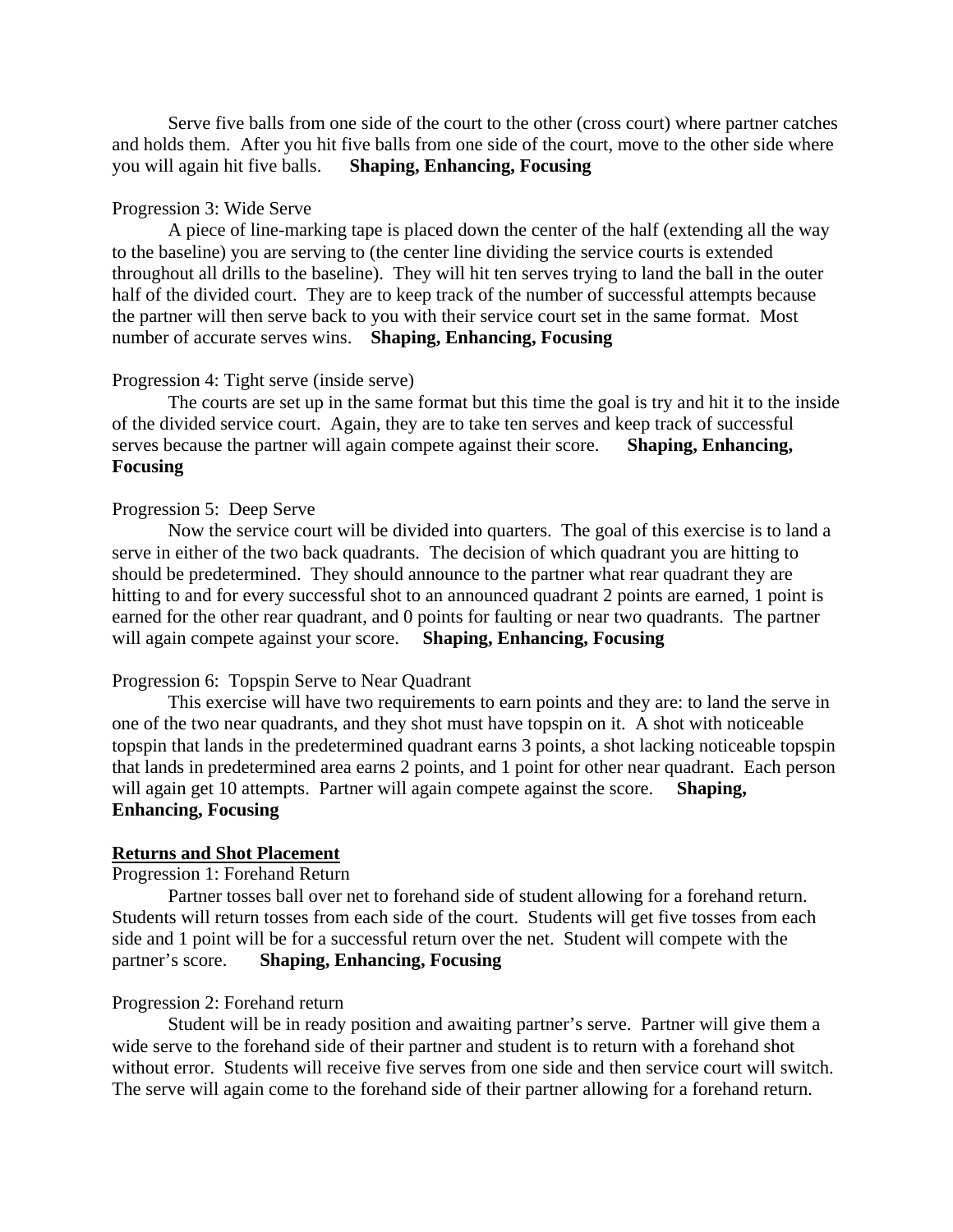Each successful return (a return over the net) earns a point. (Competition with partner). **Shaping, Enhancing, Focusing** 

# Progression 3: Backhand Return

 Now the partner will move back toward the middle of the court and toss the ball to the backhand side of their partner. A backhand return will be attempted, and for every successful return a point is earned. Competition with the partners score will again take place. **Shaping, Enhancing, Focusing** 

# Progression 4: Backhand Return (either grip)

 Students will now follow the same format as before but serves will be directed to backhand side of partner. Any shot that is retuned without error is considered a successful attempt and earns a point. (Competition with partner). **Shaping, Enhancing, Focusing** 

# Progression 5: Return to Half

 The students will now serve to each others' forehand side again, but the return will need to be hit with a forehand shot to the opposite half the serve came from. They will receive five serves from each half and for every successful return to non service half, a point will be earned. (Competition with partner). **Shaping, Enhancing, Focusing** 

# Progression 6: Backhand Return to Half

 Same format for above forehand returns but serves will come to the backhand side and a backhand shot will be used. (Competition with partner). **Shaping, Enhancing, Focusing** 

# Progression 7: Forehand Return Up Near Line

 The same format is followed for above two drills, but this time the half intended for the return will be split into two vertical halves. In order to earn a point in this drill the ball must be returned with a forehand shot to the half closer to the line. A point can only be earned when hit in this half. **Shaping, Enhancing, Focusing** 

# Progression 8: Backhand Return Up Near Line

 Same format as above drill except a backhand shot will be used to hit up the line. Five balls are received in both drills and there is again completion with your partner. **Shaping Enhancing, Focusing** 

# Progression 9: Return Accuracy

 The ball is now again to be returned to the opposite service side. This half is now divided into quadrants and the goal is to hit a deep return. Either a backhand or a forehand can be used to return it. The quadrant is to be predetermined and the scoring is 2 points for called quadrant and 1 point for the other. (Competition with partner). **Shaping, Enhancing, Focusing** 

# Progression 10: Return to Deep Half with Backspin (slice)

 This exercise is the same as the previous but the forehand or backhand attempt must have noticeable backspin on it. The court is again divided into quadrant with the rear two being the goal. Shot must be predetermined and 3 points are earned for called quad with back spin, 2